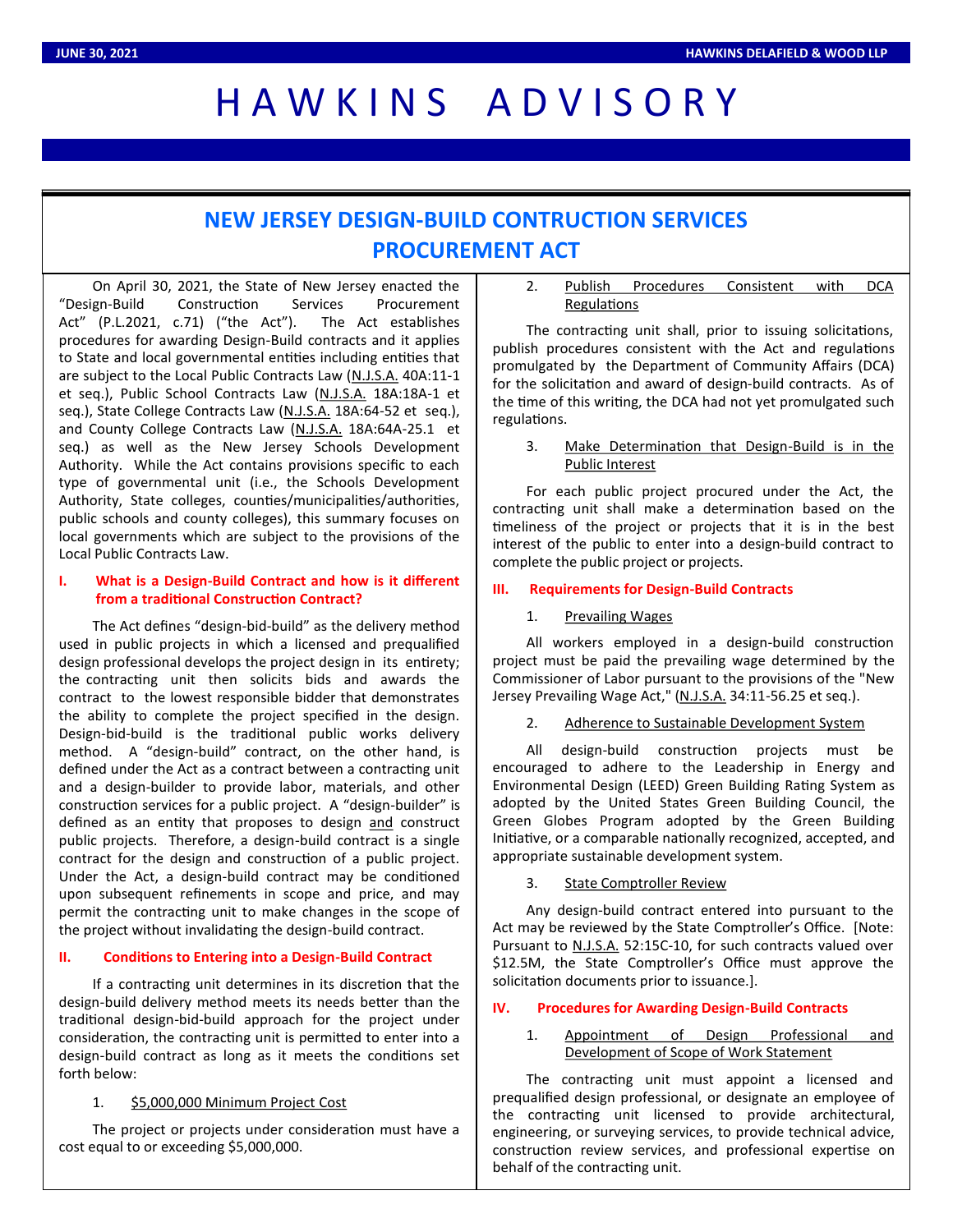#### 2. Project Definition

With the assistance of the design professional or designated employee, the contracting unit shall develop performance criteria and a scope of work statement that defines the project and provides prospective design-builders with sufficient information regarding the contracting unit's requirements. The scope of work statement is required to include: evaluation factor criteria and preliminary design documents, general budget parameters, and general schedule or delivery requirements to enable the design-builders to submit proposals which meet the contracting unit's needs. The Act provides that when the design-build selection procedure is used and the contracting unit contracts for development of the scope of work statement, the contracting unit [Note: The statute uses the term "design-builder" which appears to be a mistake] shall contract for architectural or engineering services in accordance with N.J.S.A. 45:8-27 et seq., and all other applicable licensing statutes.

#### 3. Solicitation of Proposals for Qualifications ("RFQ")

Once the contracting unit has developed the scope of work statement which adequately defines the requirements for the project, it must prepare and issue a solicitation of proposals for qualifications from design-builders (RFQ) in accordance with the requirements of the applicable procurement laws.

#### 4. Technical Review Committee

The Act requires that the contracting unit establish a technical review committee, which must consist of a representative of the contracting unit, the contracting unit's project manager, and the contracting unit's authorized design professional. In addition, the contracting unit's attorney may advise the technical review committee. The technical review committee is responsible for evaluating "bids based on rating and scoring proposals, and must evaluate design-builders based on their qualifications". Members of the technical review committee may not have a personal or financial interest in any of the design-builders submitting proposals.

## 5. RFQ Evaluation Factors

The factors used to evaluate qualification statements must be stated in the RFQ and shall include, but not be limited to: (i) specialized experience and technical competence, (ii) training certification of professional and field workforce, (iii) principal location of the company, (iv) capability to perform, (v) safety modification rating, (vi) past performance of the individual members of the design-builder's team in their respective capacities, including the architect-engineer and construction members of the team, and (vii) other appropriate technical and qualification factors as determined by the Department of Community Affairs, where applicable. The RFQ must establish the relative importance assigned to the evaluation factors and sub-factors to be considered. The RFQ must also state the maximum number of design-builders that are to be selected to submit second proposals (at least two and no more than six). Price can only be considered in the second phase (the "RFP" phase) of the selection process.

#### 6. Shortlist

On the basis of the proposal of qualification, the technical review committee must select the most highly qualified number of design-builders specified in the RFQ and request the selected design-builders to submit a second proposal and sealed bid. Each solicitation for second proposals ("request for proposals" or "RFP") must establish the relative importance assigned to the evaluation factors to be considered.

#### 7. Avoidance of Conflicts

Each RFP must contain evaluation factors prepared by a design professional or designated employee. The design professional or designated employee that develops the evaluation factors must be either an employee of the contracting unit or must be engaged in compliance with applicable New Jersey public procurement laws, and to the extent allowed by law may delegate the development of specific aspects of the design criteria to other consultants. Pursuant to the Act, the design professional or designated employee that develops the evaluation factors shall be disqualified from submitting a proposal to enter into the design -build contract, and the design-builder shall not be permitted to delegate services under the design-build contract to the design professional or designated employee that developed the evaluation factors.

8. Stipend

The contracting unit may offer a stipend, based upon the project size and type, which must not exceed three percent of the project's estimated cost, to any design-builder providing design, construction information, or materials presented in response to a request for proposals. This stipend is intended to encourage the submission of proposals and to increase competition.

#### 9. RFP Evaluation Factors

The evaluation factors should be detailed enough to permit qualified design-build firms to submit proposals in accordance with the RFP, given the nature of the public project and the level of design to be provided in the proposal. Cost must have a minimum weight of 50% in the evaluation.

#### 10. Mandatory RFP Inclusions

Pursuant to the Act, the following are required to be included in the RFP:

i. The identity of the contracting unit which shall award the design-build contract;

ii. The procedures to be followed for submitting proposals, the criteria for evaluation of proposals and their relative weight, and the procedures for making awards, including a reference to the requirements of the Act and the regulations of the contracting unit;

iii. The proposed terms and conditions for the design-build contract;

iv. A description of the drawings, specifications, or other submittals to be submitted with the proposal, with guidance as to the form and level of completeness of the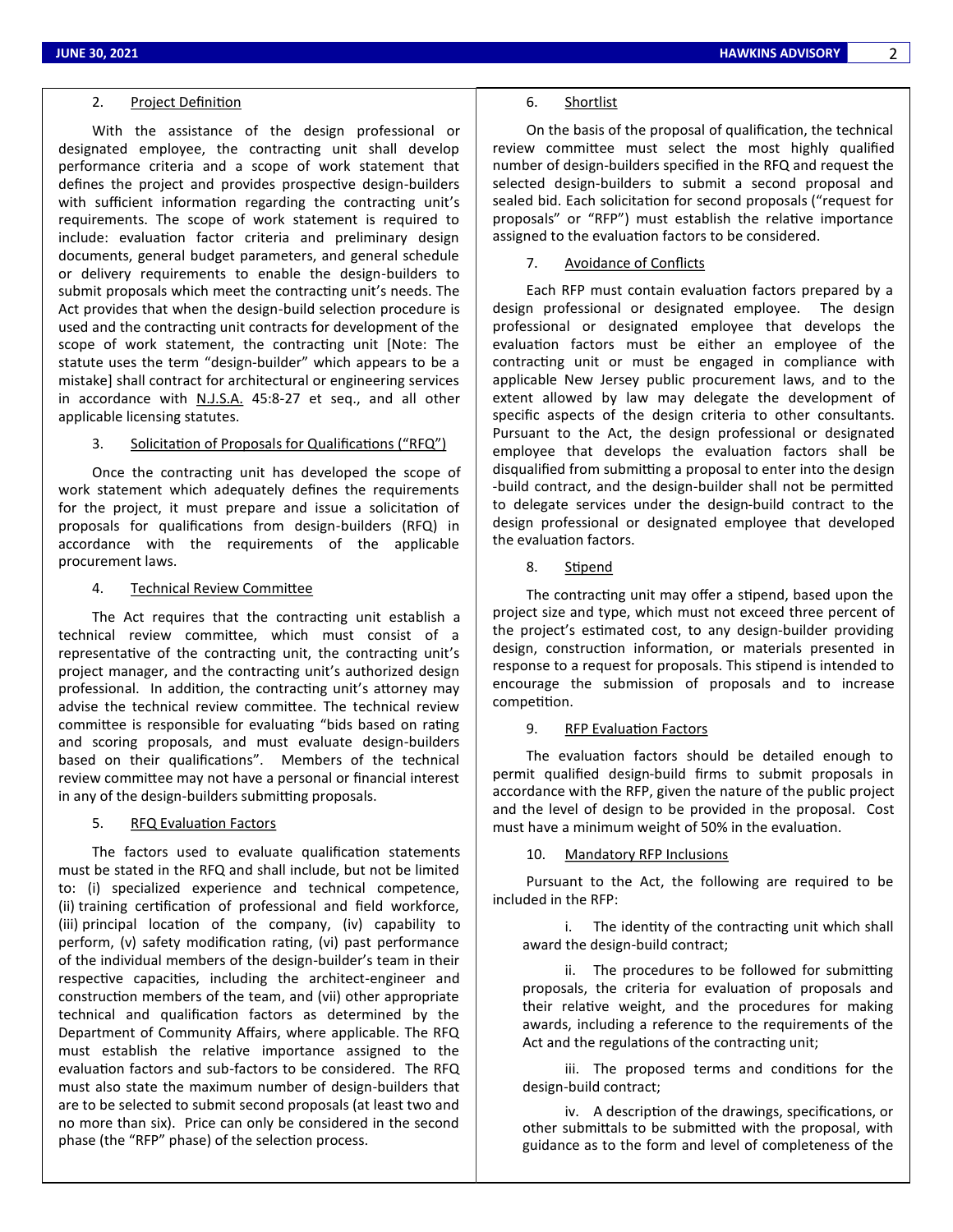drawings, specifications, or submittals that shall be acceptable;

v. A schedule for planned commencement and completion of the design-build contract;

vi. Budget limits, if any;

vii. Affirmative action, disadvantaged business or set-aside goals or requirements for the design-build contract, in accordance with the requirements of all rules, regulations, standards, or policies adopted by the contracting unit;

viii. The required qualifications of the designbuilder;

ix. Requirements for performance bond, payment bond, insurance requirements and to meet requirements of the Division of Property Management and Construction in the Department of Treasury;

x. A statement that the prospective designbuilder must be in compliance with all applicable laws, including the "New Jersey Prevailing Wage Act," "The Public Works Contractor Registration Act," and the "Construction Industry Independent Contractor Act".

#### 11. Notice of RFP

Notice of the RFP must be advertised in the same manner in which proposals generally are solicited for public projects.

#### 12. Proposal Requirements

Proposals in response to the RFP must adhere with the following:

i. Each design-build team shall include a licensed or prequalified design professional independent from the contracting unit's licensed architect or engineer.

ii. The licensed or prequalified design professional shall be named in any proposal submitted to the contracting unit.

iii. Proposals shall be sealed and shall not be opened until expiration of the time established for making proposals as set forth in the solicitation.

iv. Proposals shall identify each person to whom the design-builder proposes to delegate obligations under the design-build contract. Persons so identified shall not be replaced without the approval of the contracting unit.

v. Proposals shall establish the cost of the designbuild contract which shall not be exceeded if the proposal is accepted without change. Afterward, the maximum cost in the proposal may be converted to fixed prices by negotiated agreement between the contracting unit and the design-builder.

#### 13. Opening of Proposals

All proposals must be received and opened at a previously announced time, where a synopsis of each must be publicly read and recorded consistent with the following:

i. Unless and until a proposal is "accepted", the drawings, specifications and other information in the proposal shall remain the property of the person making the proposal. The contracting unit shall make reasonable

efforts to maintain the secrecy and confidentiality of all proposals, and all information contained in the proposals, and shall not disclose the proposals or the information contained therein to the design-builders' competitors or the public.

ii. Once a proposal is accepted, the disclosure of the proposal and the information in the proposal, and the ownership of the drawings, specifications, and information therein, shall be determined in accordance with existing law and the terms of the design-build contract. The Act defines "acceptance" as adoption of a law, ordinance, or resolution by the contracting unit authorizing the execution of a design-build contract.

#### 14. Certification

Once received, proposals must be submitted to the design professional or designated employee retained by the contracting unit. No proposal can be considered until certification is issued by the design professional or designated employee that the proposal is consistent with the evaluation factors.

15. Competition

No proposal for a design-build contract may be accepted unless the contracting unit determines that there was adequate competition for such contract. [Note: Authorizing resolution or ordinance should make an express "determination".]

16. Evaluation by Technical Review Committee

The technical review committee must evaluate each technical proposal based on the technical submission for the proposal, including design concepts or proposed solutions to requirements addressed within the scope of work, using the criteria and methodology set forth in the RFP. The Act provides that the technical review committee must make an award recommendation to the governing body and that the governing body shall make the award decision, consistent with the award recommendation.

#### 17. Evaluation by Contracting Unit

The Act provides that "the contracting unit shall evaluate the received technical proposals and price bid against the published factors and weighting to arrive at a composite score".

#### 18. Award of Contract

The governing body of the contracting unit shall make the design-build contract award decision, consistent with the award recommendation. Acceptance of a proposal must be made by written notice to the design-builder which submitted the accepted proposal. Such acceptance must be made public. At the same time notice of acceptance is delivered, the contracting unit shall also inform, in writing, the other designbuilders that their proposals were not accepted. After the award is made, the contracting unit shall make public the sealed price bid for each proposal submitted to the contracting unit by a design-builder.

#### 19. Rights of the Parties

a. The contracting unit shall have the right to reject any and all proposals, except for the purpose of evading the provisions and policies of the Act.